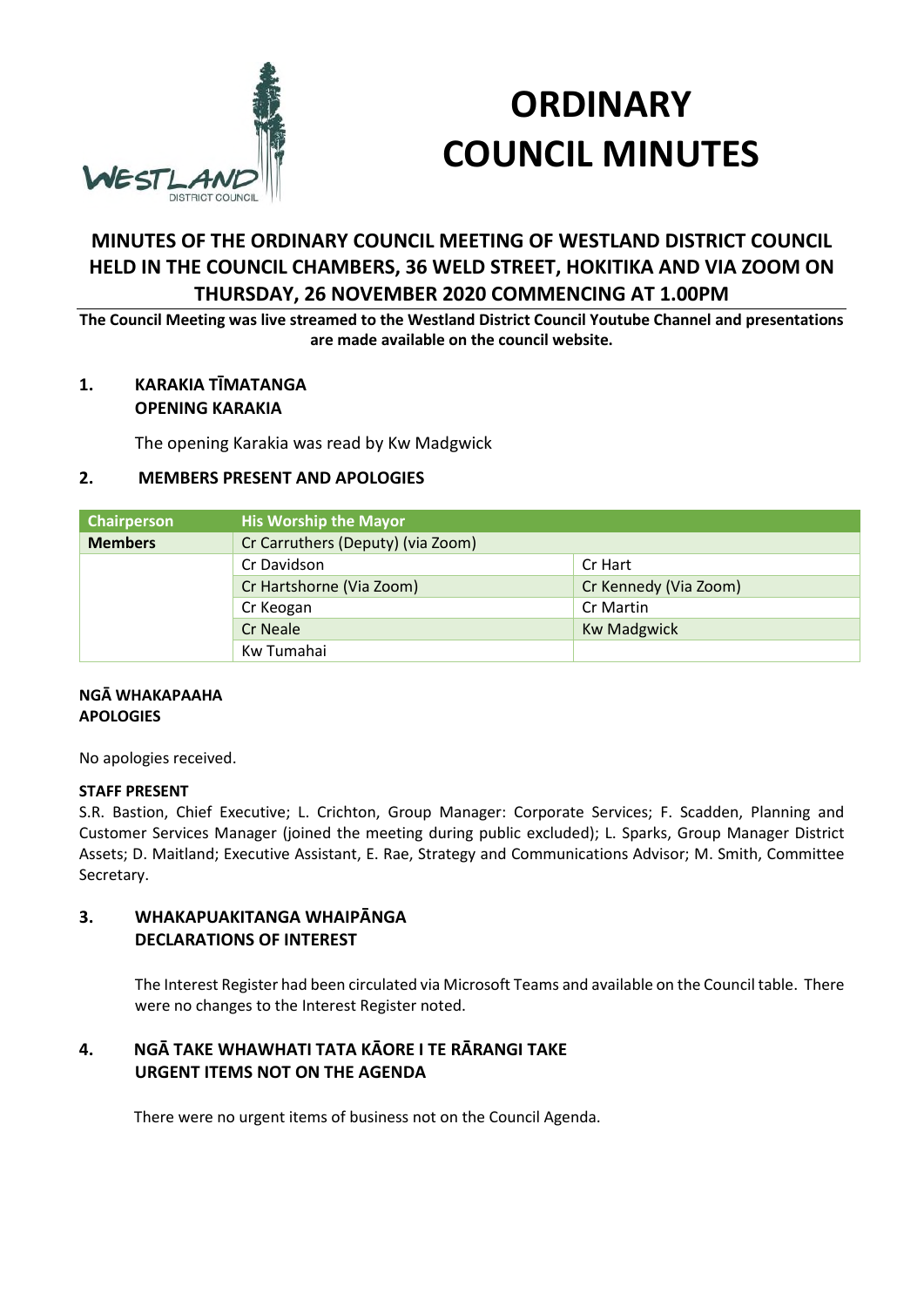## **5. NGĀ MENETI O TE HUI KAUNIHERA MINUTES OF MEETINGS**

The Minutes of the previous Meetings were circulated separately via Microsoft Teams.

## **Ordinary Council Meeting Minutes – 22 October 2020**

Moved Cr Keogan, seconded Cr Davidson and **Resolved** that the Minutes of the Ordinary Council Meeting held on the **22 October 2020** be confirmed as a true and correct record of the meeting.

#### **Extraordinary Council Meeting Minutes – 2 November 2020**

Moved Cr Martin, seconded Cr Hart and **Resolved** that the Minutes of the Extraordinary Council Meeting held on the **2 November 2020** be confirmed as a true and correct record of the meeting.

The Chair **Approved** that their digital signature be added to the confirmed Ordinary Council Meeting Minutes held on the 22 October 2020 and the Extraordinary Council Meeting Minutes of 2 November 2020.

## **6. ACTION LIST**

The Chief Executive spoke to the Action List and provided the following updates:

#### **Kaniere School Students – Cycle trail Update: progress, placement and site visit**

*(3 associated action items were merged and reported together)* 

The signs for the Kaniere crossing are currently in transit and expected to be delivered within the next week and works to commence within 2 weeks.

The location of the crossing has been reviewed by staff at the request of Council, after review staff advise that the site has been specifically situated to provide the correct level of advanced warning while also achieving optimum advanced sign visibility to all motorists. Relocation of this crossing closer to the bridge intersection would compromise the effectiveness and safety of this setup. The crossing has been primarily provided for school children both on foot and on bikes.

The site visit was scheduled for the 19<sup>th</sup> November 2020. Due to no councillors being available we will look at rescheduling the meeting.

#### **Speed Limits**

Public consultation has been completed. District Assets staff are completing a recommendations report to bring to Council for endorsement at the 10<sup>th</sup> December Council Meeting.

#### **Transfer of Pensioner Housing to Destination Westland**

An update to this action was provided to the Economic Development Committee on the  $29<sup>th</sup>$  October 2020. A report to Council from Destination Westland is to be presented at today's Council Meeting.

#### **Fox Landfill**

PGF Funding is supporting the relocation of the Fox landfill material to Butlers Landfill as well as funding a final sweep of Fox River for any visible remaining materials.

Glacier Guides has been contracted to complete the river clean up and has completed 80% of the river area requiring rubbish removal. Consent applications for Butlers Cell construction and Fox landfill works are in progress. A Tender is currently out for a landfill transfer contractor.

#### **Iwi Representation around the Council Table**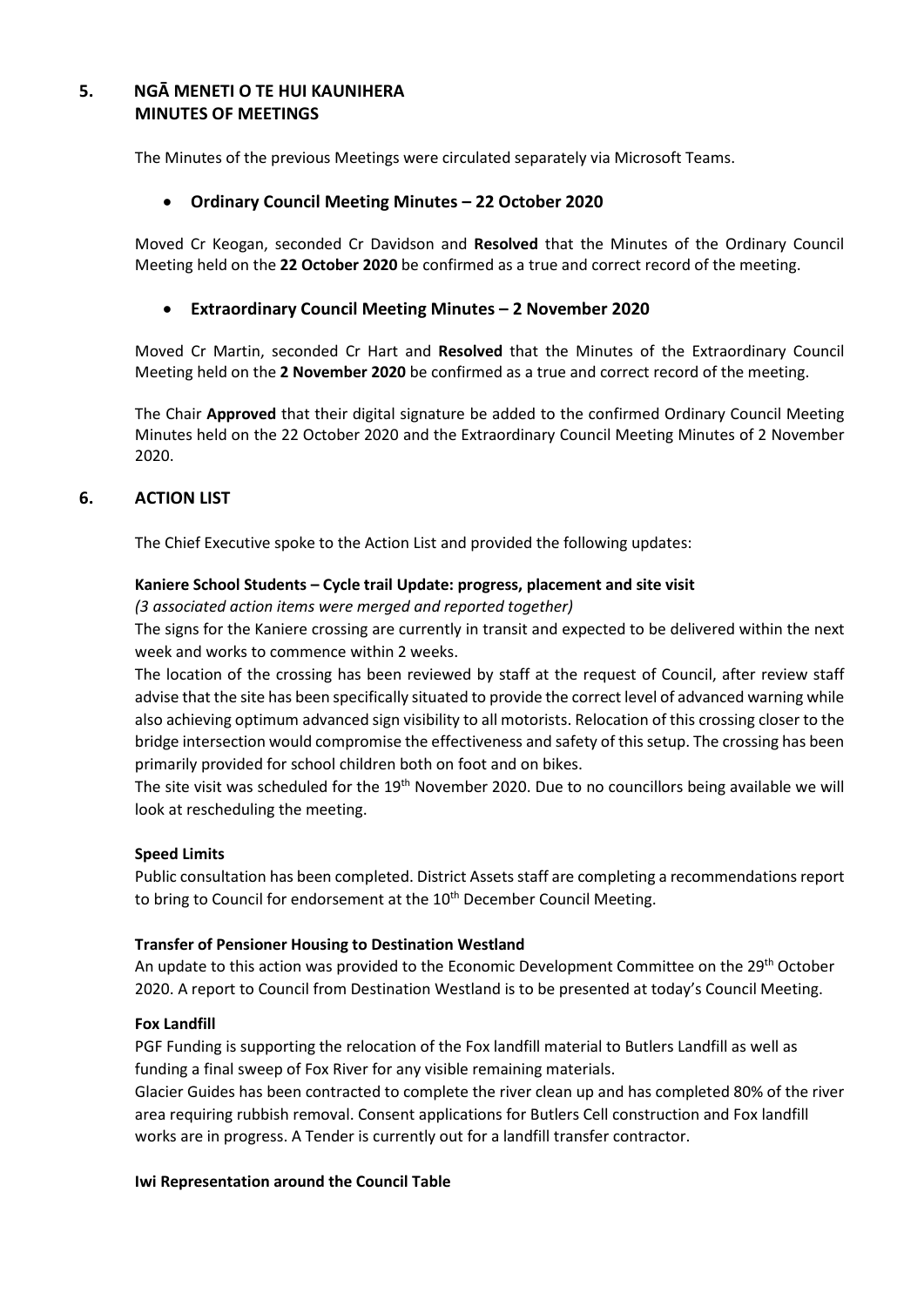Response was received from the Department of Internal Affairs. Further discussions to be completed on the next steps. Remit required to continue with this item, to be actioned in 2021.

## **Hokitika Waste Water Treatment Plant**

The Three Waters Stimulus Funding Delivery Plan is conditionally approved for the Hokitika Wastewater Treatment Plant feasibility work. More detailed milestones and costs are to be submitted for approval. Stantec has been appointed to prepare a cost proposal and commence with the stakeholder engagement process.

#### *Actions noted:*

- 1. Kaniere Cycleway Crossing A new site visit is to be organised for Councillors.
- 2. Speed limit changes Can a visual of the proposed changes be made available to the public if possible. To be reviewed with the District Assets team, item maybe deferred for further review.
- 3. Waste Management Workshop to be organised before the Long Term Plan.

Moved Cr Neale, seconded Cr Martin and **Resolved** that the updated Action List be received with the above actions noted.

## **7. NGĀ TĀPAETANGA PRESENTATIONS**

## **Westland District Revaluation 2020**

Gail Smits and Jeremy Clayton from Quotable Value spoke to this presentation. The topics covered were as below:

- Revaluation Process
- Rating values vs Market Values
- Revaluation Overview
- 2020 Land Value by Sector
- Westland House Value Market Movement
- Residential Market
- Residential Dwelling Values Change 2020
- Residential Dwelling Average Values 2020
- Rural Market
- Rural Value Change 2017 2020
- Rural Lifestyle Market
- Business Properties
- Business Properties Value Change 2017 2020
- Overall Results
- Objections
- Key Dates

Moved Cr Davidson, seconded Cr Neale and **Resolved** that the Westland District Revaluation 2020 Presentation from Gail Smits and Jeremy Clayton at Quotable Value be received.

## **Westland Holdings Limited – Council Update November 2020**

Joanne Conroy, Chair; Chris Gourley, Director and Chris Rea, Director from the Westland Holdings Board spoke to this presentation. The topics covered in the Council update were as below:

- Westland Holdings Structure
- Westland Holdings Board
- Growth and Protection of the Westland Community, economy and our Environment.
- Westland Holdings Results Year end 30 June 2020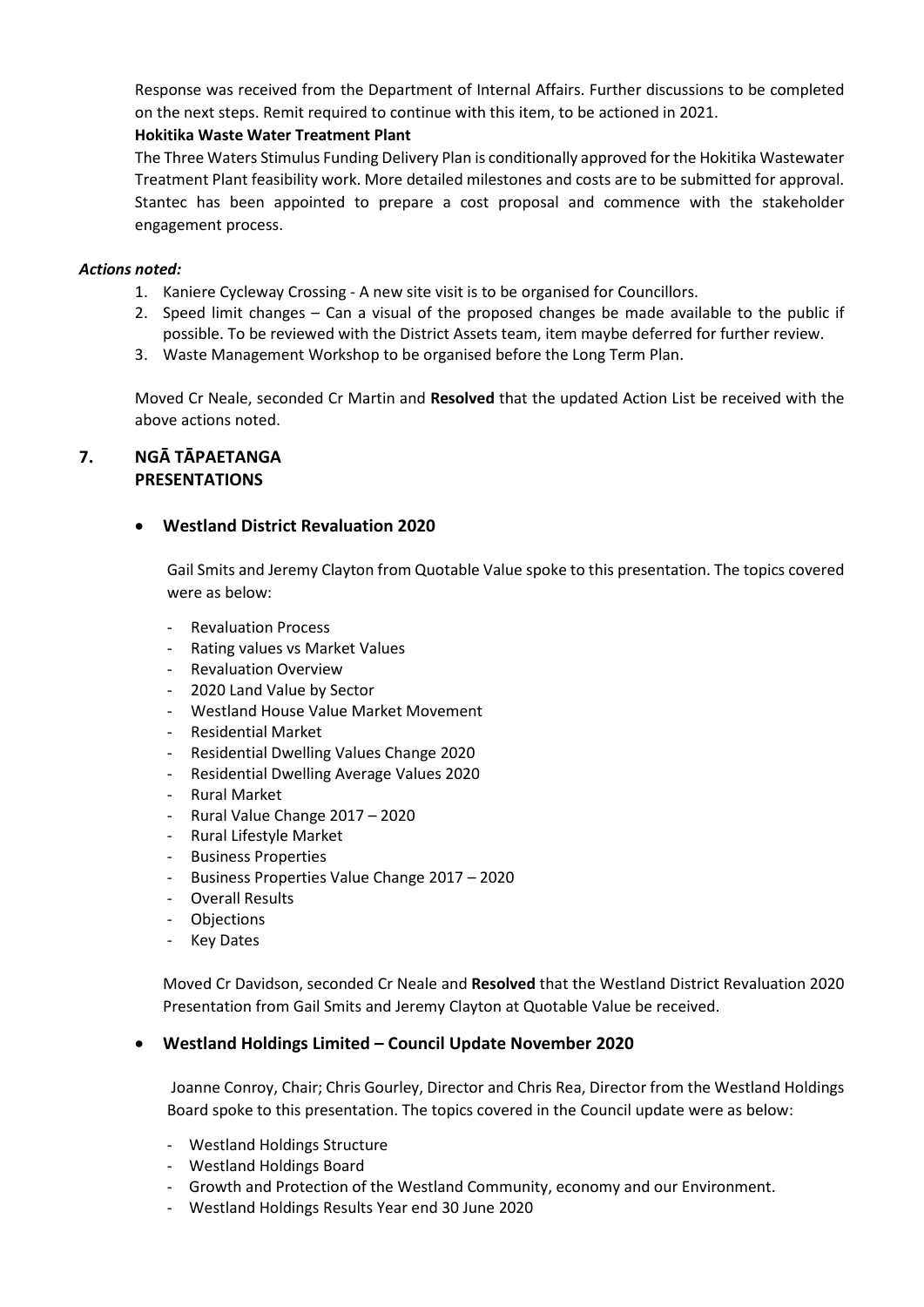- Project Updates
- Westroads Key Results 30 June 2020
- Destination Westland Key Results 30 June 2020

The Mayor and Councillors were invited to the Westroads AGM to be held 27<sup>th</sup> November at 10.30am at the Beachfront Hotel.

Moved Cr Keogan, seconded Cr Davidson and **Resolved** that the Westland Holdings Limited Council Update from Joanne Conroy, Chris Gourley and Chris Rae from Westland Holdings Limited be received.

#### **Westland Holdings Limited – Pensioner Housing Update Report**

Joanne Conroy, Chair at Westland Holdings Limited spoke to this report and advised the purpose of the report is to consider adoption of the Draft Pensioner Housing Strategy provided to Council.

Joanne Conroy advised that between sending council the report and presenting it today that the Board of Destination Westland resolved to adopt the strategy policy document with a new minor change to the wording around the eligibility criteria. The additional wording to the criteria was added 'As per the current Destination Westland Policy for eligibility'. This allows Destination Westland to review and alter the policy in the future without having to redo the whole policy strategy should adjustments need to be made.

Moved Deputy Mayor Carruthers, seconded Cr Keogan and **Resolved** that:

- A) Council receive the report.
- B) Council approve the option to transfer the pensioner housing asset and the balance of the associated depreciation reserve to Destination Westland Limited is consulted through the longterm plan consultation and engagement process.
- C) Council adopt the draft Pensioner Housing Strategy as attached.

*Cr Kennedy was against the motion.* 

## **8. PŪRONGO KAIMAHI STAFF REPORTS**

## **Financial Performance: October 2020**

The Finance Manager spoke to this item and advised the purpose of this report is to provide an indication of Councils financial performance for four months to 31 October 2020.

Cr Hart suggested separating the rates rebates from the sundry debtors going forward. The Finance Team have taken this on board.

The Chief Executive thanked the Regulatory Services Manager and acknowledged the work done to recover costs from the Westland December and March flooding events, securing a refund of \$267,000 from Civil Defence.

#### *Cr Keogan left the Chambers at 2.49pm and returned at 2.51pm.*

Moved Cr Neale, seconded Cr Hart and **Resolved** that the Financial Performance Report: October 2020 from the Finance Manager be received.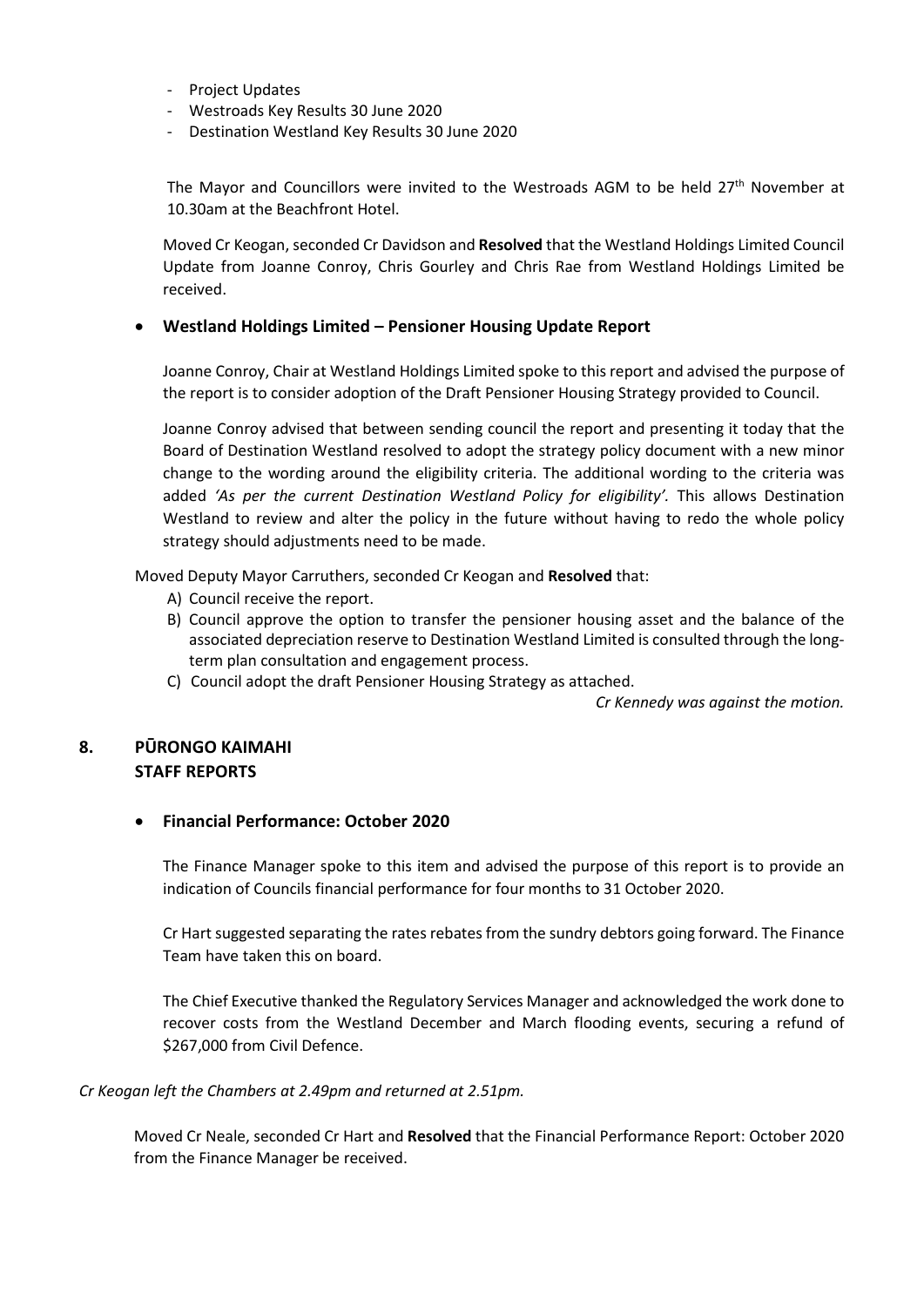## **Approval of Marks Road Local Purpose Reserve Fund – Community Portion**

The Community Development Advisor spoke to this item and advised the purpose of this report is to advise Council that the Haast Community would like approval to utilise funds from the Marks Road Local Purpose Reserve Fund allocated to Community Development.

Moved Cr Kennedy, seconded Cr Hartshorne and **Resolved** that:

- A) That the report be received.
- B) That Council approve the release of funds from the Marks Road Local Purpose Reserve Fund for the Haast Community Projects as they arise for payment as set out in Appendix 1.
- **Approval of Marks Road Local Purpose Reserve Fund Civil Defence Portion**

The Community Development Advisor spoke to this item and advised the purpose of this report is to advise Council that the Haast Community would like approval to utilise funds from the Marks Road Local Purpose Reserve Fund allocated to Civil Defence in the Haast Community.

Moved Cr Kennedy, seconded Cr Hartshorne and **Resolved** that:

- A) That the report be received.
- B) That Council approve the release of funds from the Marks Road Local Reserve Fund for the Haast Civil Defence Projects (appendix 1) as they arise for payment.

*Deputy Mayor Carruthers left the meeting at 3.01pm and returned at 3.02pm.* 

## **Detailed Seismic Assessment – Westland District Council Offices, 36 Weld Street, Hokitika**

The Chief Executive spoke to this item and advised the purpose of this report is to inform Council of the Detailed Seismic Assessment (DSA) for the Westland District Council Building at 36 Weld Street, Hokitika.

Moved Cr Keogan, seconded Deputy Mayor Carruthers and **Resolved** that:

- A) The report be received.
- B) Council commits to placing the proposal for structural improvements to Council's offices to increase the building from 34% NBS to meet at least 67% NBS through the Long Term Plan.
- C) Council instruct the Chief Executive to seek external funding opportunities towards the report.
- D) Council instruct the Chief Executive to consider the long term future of our buildings in relation to staff requirements.

The Mayor then advised that the meeting would be adjourned after Council moved into the public excluded section of the meeting for a short break.

# **9. KA MATATAPU TE WHAKATAUNGA I TE TŪMATANUI RESOLUTION TO GO INTO PUBLIC EXCLUDED**

(to consider and adopt confidential items)

 Moved His Worship the Mayor, seconded Cr Davidson and **Resolved** that Council confirm that the public were excluded from the meeting in accordance with Section 48, Local Government Official Information and Meetings Act 1987 at 3.37pm.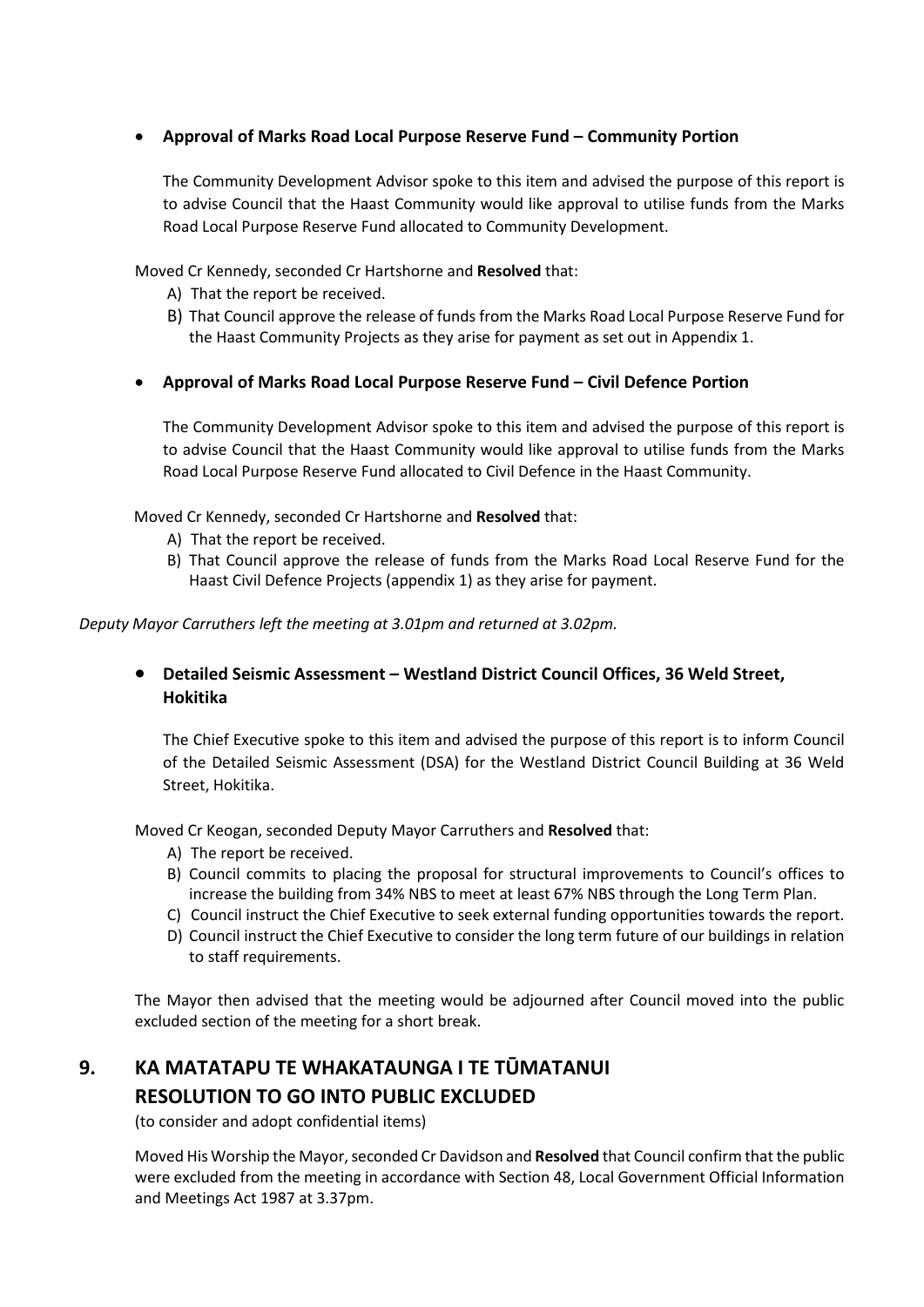The general subject of the matters to be considered while the public are excluded, the reason for passing this resolution in relation to each matter and the specific grounds under Section 48(1) of the Local Government Official Information and Meetings Act 1987 for the passing of the resolution are as follows:

| <b>Item</b><br>No. | subject<br><b>General</b><br>each matter to be<br>considered | resolution<br>this<br>$\mathsf{in}$<br>relation<br>each<br>to<br>matter | of Reason for passing Ground(s) under Section 48(1) for the<br>passing of this resolution                                                                                                                                |
|--------------------|--------------------------------------------------------------|-------------------------------------------------------------------------|--------------------------------------------------------------------------------------------------------------------------------------------------------------------------------------------------------------------------|
| 1.                 | <b>Confidential Minutes</b><br>– 22 October 2020             | Good<br>to<br>reasons<br>withhold exist under<br>Section 7              | That the public conduct of the relevant<br>part of the proceedings of the meeting<br>would be likely to result in the disclosure<br>of information for which good reason or<br>withholding exists.<br>Section $48(1)(a)$ |
| 2.                 | <b>Contiguous Rating</b><br><b>Adverse Possession</b>        | Good<br>to<br>reasons<br>withhold exist under<br>Section 7              | That the public conduct of the relevant<br>part of the proceedings of the meeting<br>would be likely to result in the disclosure<br>of information for which good reason or<br>withholding exists.<br>Section $48(1)(a)$ |

This resolution is made in reliance on sections 48(1)(a) and (d) of the Local Government Official Information and Meetings Act 1987 and the particular interests or interests protected by section 7 of that Act, which would be prejudiced by the holding of the relevant part of the proceedings of the meeting in public are as follows:

| Item No.     | <b>Interest</b>                                                                                                                                                                                                                                                                                                                                                                                                                                               |
|--------------|---------------------------------------------------------------------------------------------------------------------------------------------------------------------------------------------------------------------------------------------------------------------------------------------------------------------------------------------------------------------------------------------------------------------------------------------------------------|
| 1,2          | Protect the privacy of natural persons, including that of deceased natural persons.<br>(Section 7(2)(a)).                                                                                                                                                                                                                                                                                                                                                     |
| $\mathbf{1}$ | Protect information where the making available of the information:<br>(ii) would be likely unreasonably to prejudice the commercial position of the person who<br>supplied or who is the subject of the information (Schedule 7(2)(b)(ii)).                                                                                                                                                                                                                   |
| 1            | Protect information which is subject to an obligation of confidence or which any person<br>has been or could be compelled to provide under the authority of any enactment, where<br>the making available of the information:<br>(i) would be likely to prejudice the supply of similar information, or information from the<br>same source, and it is in the public interest that such information should continue to<br>be supplied (Section $7(2)(c)(i)$ ). |
| 1            | Enable any local authority holding the information to carry out, without prejudice or<br>disadvantage, commercial activities (Section 7(2)(c)(h)).                                                                                                                                                                                                                                                                                                            |
| $\mathbf{1}$ | Enable any local authority holding the information to carry on, without prejudice or<br>disadvantage, negotiations (including commercial and industrial negotiations). (Section<br>7(2)(i)                                                                                                                                                                                                                                                                    |
| 1,2          | Maintain legal professional privilege. (Section $7(2)(g)$ ).                                                                                                                                                                                                                                                                                                                                                                                                  |